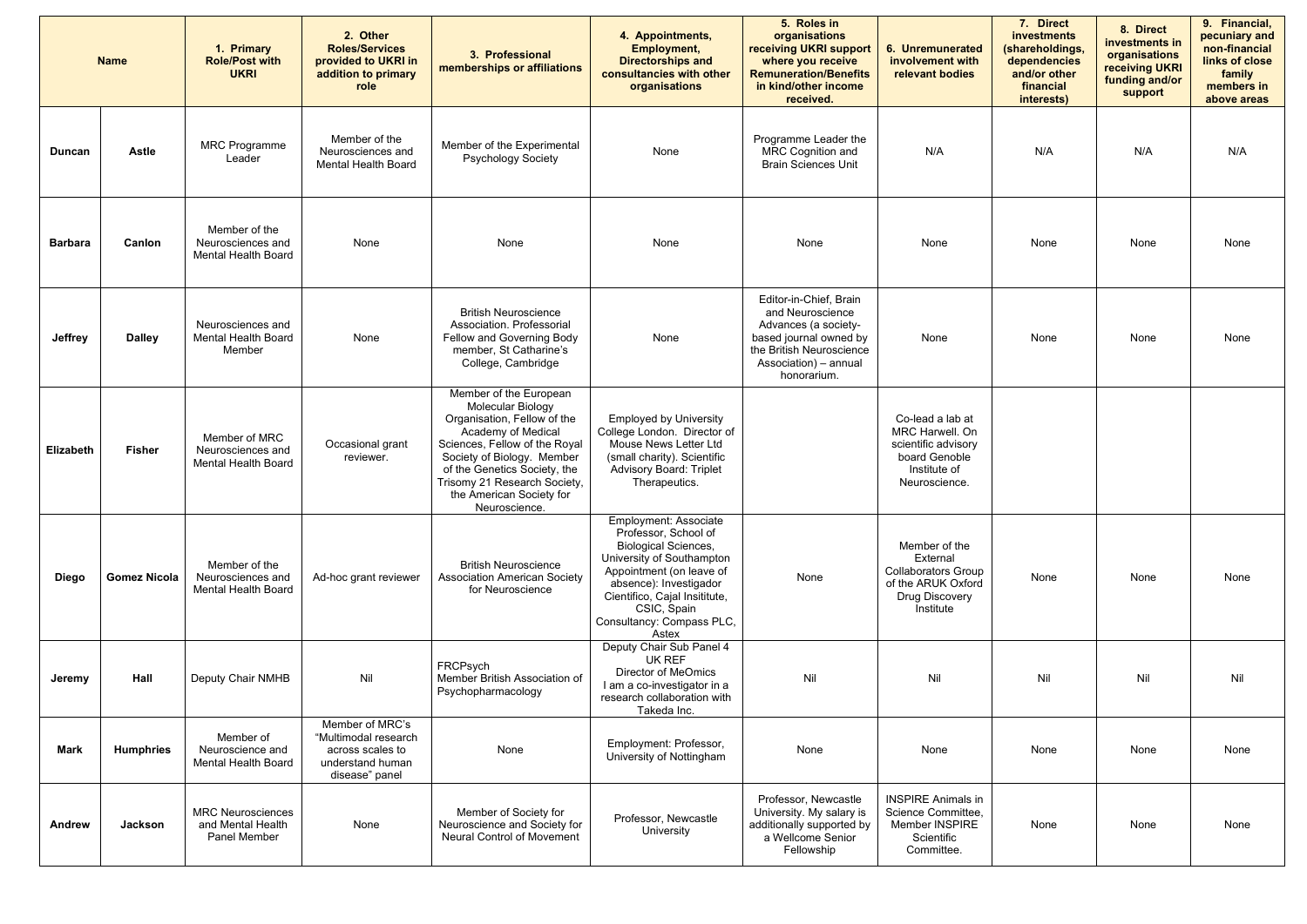| Ann          | John            | Panel member,<br>Mental health and<br>Neurosciences board     |                                            | MRCGP, FFPH, FHEA                                                                                                                                                                                                                                                                                                                                                                                                                                      | Trustee of the Mental Health<br>Foundation                                                                                                                                                                                                                                                                                                                                                                                                                                                                                                                                                                                                                                                                                                    |                                                                                                                           |                                                                                                                                                                                                                                                                                                                                                                                                                                                                                                                                               |      |      |      |
|--------------|-----------------|---------------------------------------------------------------|--------------------------------------------|--------------------------------------------------------------------------------------------------------------------------------------------------------------------------------------------------------------------------------------------------------------------------------------------------------------------------------------------------------------------------------------------------------------------------------------------------------|-----------------------------------------------------------------------------------------------------------------------------------------------------------------------------------------------------------------------------------------------------------------------------------------------------------------------------------------------------------------------------------------------------------------------------------------------------------------------------------------------------------------------------------------------------------------------------------------------------------------------------------------------------------------------------------------------------------------------------------------------|---------------------------------------------------------------------------------------------------------------------------|-----------------------------------------------------------------------------------------------------------------------------------------------------------------------------------------------------------------------------------------------------------------------------------------------------------------------------------------------------------------------------------------------------------------------------------------------------------------------------------------------------------------------------------------------|------|------|------|
| Peter        | Magill          | Member, MRC<br>Neurosciences &<br>Mental Health Board.        | Member, MRC Training<br>and Careers Group. | Member, Society for<br>Neuroscience                                                                                                                                                                                                                                                                                                                                                                                                                    | Professor of Neurobiology<br>at, and employee of, the<br>University of Oxford.<br><b>Consultancy with Astex</b><br>Pharmaceuticals.                                                                                                                                                                                                                                                                                                                                                                                                                                                                                                                                                                                                           | MRC Investigator &<br>Interim Unit Director,<br><b>MRC Brain Network</b><br>Dynamics Unit at the<br>University of Oxford. | Member, Research<br>Grants Board 20K<br>(Biological<br>Sciences), The<br>Royal Society.                                                                                                                                                                                                                                                                                                                                                                                                                                                       | None | None | None |
| <b>Oscar</b> | <b>Marin</b>    | Member of the<br>Neiroscience &<br><b>Mental Health Board</b> | None                                       | Director, MRC Cemtre for<br>Neurodevelopmental<br>Disorders & Centre for<br>Developmental Neurobiology,<br>Kings College London                                                                                                                                                                                                                                                                                                                        | I am a Board member or a<br>member of the Scientific<br>Advisory Board of Neurona<br>Therapeutics, IDIBAPS<br>(Barcelona), Instituto San<br>Raffaele - Neuroscience<br>(Milan), Prince Felipe<br>Research Centre (Valencia),<br>Institute Cajal (Madrid)<br>Member of Scientific<br>Advisory Board of the Max<br>Planck Institute of<br>Neurobiology in Martinsried<br>(Germany).                                                                                                                                                                                                                                                                                                                                                             | None                                                                                                                      | None                                                                                                                                                                                                                                                                                                                                                                                                                                                                                                                                          | None | None | None |
| Paul         | <b>Matthews</b> | Chair, MRC<br>Neurosciences &<br><b>Mental Health Board</b>   | None                                       | Fellow, Royal College of<br>Physicians<br><b>General Medical Council</b><br>Registration No. 4250225<br><b>Specialist Certificate</b><br>(Neurology), Professional<br><b>Corporation of Quebec</b><br>Certificate in Neurology,<br>American Board of Psychiatry<br>and Neurology<br>Specialist Certificate in<br>Neurology, Royal College of<br>Physicians and Surgeons,<br>Canada (FRCPC)<br>Diplomate, National Board of<br><b>Medical Examiners</b> | • Professor and Head,<br>Department of<br>Brain Sciences, Imperial<br>College<br>London<br>• Visiting Professor<br>(Strategic), Lee Kong Chian<br>School of Medicine,<br>Nanyang Technological<br>University, Singapore<br>• Visiting Professor, Nuffield<br>Department<br>of Clinical Neuroscience,<br>University of<br>Oxford<br>• Hon. Consultant<br>Neurologist, Imperial<br>College Academic Health<br>Sciences<br>Centre, Hammersmith<br>Hospital,<br>London<br>• Fellow by Special Election,<br>St. Edmund Hall, University<br>of Oxford<br>• Consultant to the<br>Neuroinflammation<br>Research and Development<br>Unit, Biogen and to Novartis<br>Neuroscience R and D.<br>• Ad hoc speaker for Novatis<br>& Biogen (request based). | UK DRI supports 30% of<br>my salary through<br>Imperial College London                                                    | • Chair, Imaging<br>Enhancements<br>Working Group and<br><b>Steering Group</b><br>Member, UK<br><b>Biobank</b><br>• Chair, Sheffield<br><b>NIHR Biomedical</b><br><b>Research Centre</b><br>Scientific Advisory<br>Board<br>• Technical Advisory<br>Board for EU H2020<br><b>Virtual Brain Cloud</b><br>Project<br>• RIKEN Centre for<br><b>Biosystems</b><br><b>Dynamics Research</b><br><b>Advisory Council</b><br>• Medical Advisory<br>Board, Multiple<br>Sclerosis Society of<br>Canada<br>• Chair, EU<br>AMYPAD/EPAD<br>Oversight Board | N/A  | N/A  | N/A  |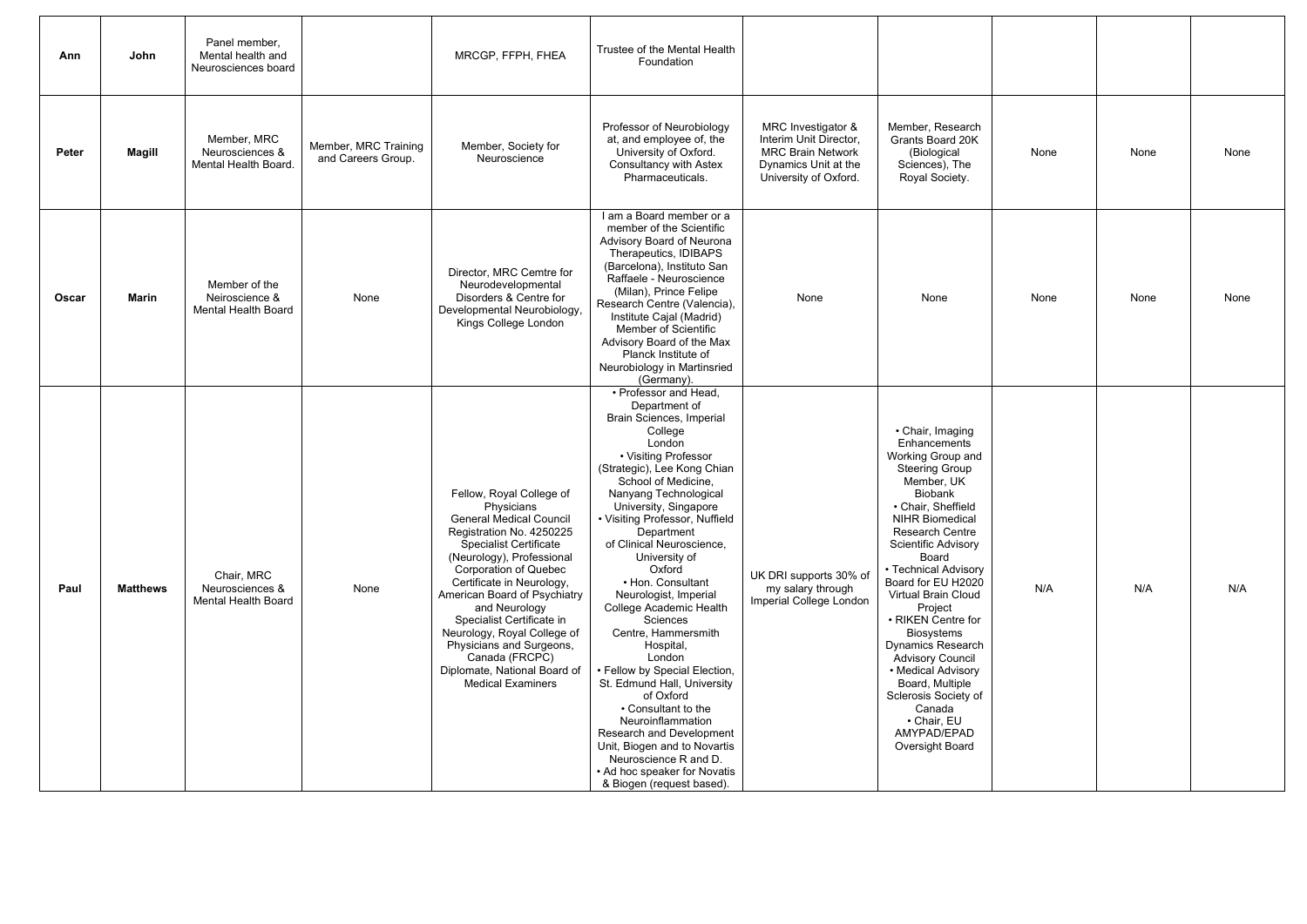| Irene         | Miguel-Aliaga | MRC Investigator,<br><b>MRC LMS</b><br>Member, MRC<br>Neurosciences &<br>Mental Health Board                                      | Member of MRC Sex in<br><b>Experimental Design</b><br><b>Working Group</b> | Member of the European<br><b>Molecular Biology</b><br>Organisation<br>Fellow of the Academy of<br><b>Medical Sciences</b><br>Member of the Biochemical<br>Society, Genetics Society,<br><b>British Society for</b><br>Developmental Biology,<br><b>British Society for Cell</b><br>Biology, Physiological<br>Society, Society for<br>Developmental Biology,<br>Organization for the Study of<br>Sex Differences and Genetics<br>Society of America | Professor of Genetics and<br>Physiology at Imperial<br>College London<br>Associate Editor,<br>Development journal<br>Sex and Gender in<br><b>Experimental Research</b><br>Consultant, Fundación<br>ADItech                                                                                                                                                                                                                                     | Professor of Genetics<br>and Physiology at<br>Imperial College London<br>(my group receives core<br>LMS support. I am<br>personally employed by<br>Imperial College) | Member, Board of<br>Directors, Genetics<br>Society of America<br>Member, Scientific<br>Advisory Board,<br>Centre for<br>Developmental<br>Neurobiology, King's<br>College London, UK<br>Member, Scientific<br><b>Advisory Committee,</b><br>Centre for<br>Integrative<br>Genomics (CIG),<br>University of<br>Lausanne,<br>Switzerland<br>Member, Scientific<br>Advisory Board,<br>Instituto de<br>Investigación<br>Sanitaria del<br>Principado de<br>Asturias (ISPA),<br>Spain<br>Member, External<br>Advisory Board for<br><b>Utah Intestinal Stem</b><br>Cell & Metabolism<br>group | None | None | None |
|---------------|---------------|-----------------------------------------------------------------------------------------------------------------------------------|----------------------------------------------------------------------------|----------------------------------------------------------------------------------------------------------------------------------------------------------------------------------------------------------------------------------------------------------------------------------------------------------------------------------------------------------------------------------------------------------------------------------------------------|------------------------------------------------------------------------------------------------------------------------------------------------------------------------------------------------------------------------------------------------------------------------------------------------------------------------------------------------------------------------------------------------------------------------------------------------|----------------------------------------------------------------------------------------------------------------------------------------------------------------------|--------------------------------------------------------------------------------------------------------------------------------------------------------------------------------------------------------------------------------------------------------------------------------------------------------------------------------------------------------------------------------------------------------------------------------------------------------------------------------------------------------------------------------------------------------------------------------------|------|------|------|
| Jonathan      | Mill          | Member of<br>Neuroscience and<br><b>Mental Health Board</b>                                                                       | None                                                                       | International Society of<br><b>Psychiatric Genetics</b>                                                                                                                                                                                                                                                                                                                                                                                            | University of Exeter,<br>Professor of Epigenomics                                                                                                                                                                                                                                                                                                                                                                                              | None                                                                                                                                                                 | Alzheimer's Society -<br><b>Biomedical grant</b><br>advisory board,<br>Autistica - Scientific<br><b>Review Panel</b>                                                                                                                                                                                                                                                                                                                                                                                                                                                                 | None | None | None |
| <b>Rickie</b> | Patani        | Panel member,<br>Neuroscience and<br><b>Mental Health Board</b><br>Panel member,<br><b>Training and Careers</b><br>overview group | Grant reviewer for MRC                                                     | Fellow of the Royal College of<br>Physicians<br><b>General Medical Council</b><br><b>Registration, Specialist</b><br>Certificate (Neurology)                                                                                                                                                                                                                                                                                                       | Professor of Human Stem<br><b>Cells and Regenerative</b><br>Neurology at UCL Queen<br>Square Institute of<br>Neurology.<br><b>Honorary Consultant</b><br>Neurologist at the National<br><b>Hospital for Neurology</b><br>Group Leader at the Francis<br>Crick Institute<br>Member of the Scientific<br>Advisory Board for<br>AstronauTx Ltd<br>Member of the Scientific<br>Advisory Board for UK DRI<br>Editor, Disease Models &<br>Mechanisms | Ambassador of Clinical<br>Medicine at the Francis<br>Crick Institute                                                                                                 | Panel Member,<br>Biomedical<br><b>Research Advisory</b><br>Panel (BRAP) for the<br><b>MND Association</b><br>Member of<br>Independent<br>Oversight<br>Committee for a UK<br>DRI project (iPSC<br>Platform to Model<br>Alzheimer's Disease<br>Risk)<br><b>Editorial Board,</b><br>Aging Brain and<br>IJMS. Ad hoc<br>reviewer for other<br>professional journals<br><b>Editor at Disease</b><br>Models and<br>Mechanisms.                                                                                                                                                             | None | None | None |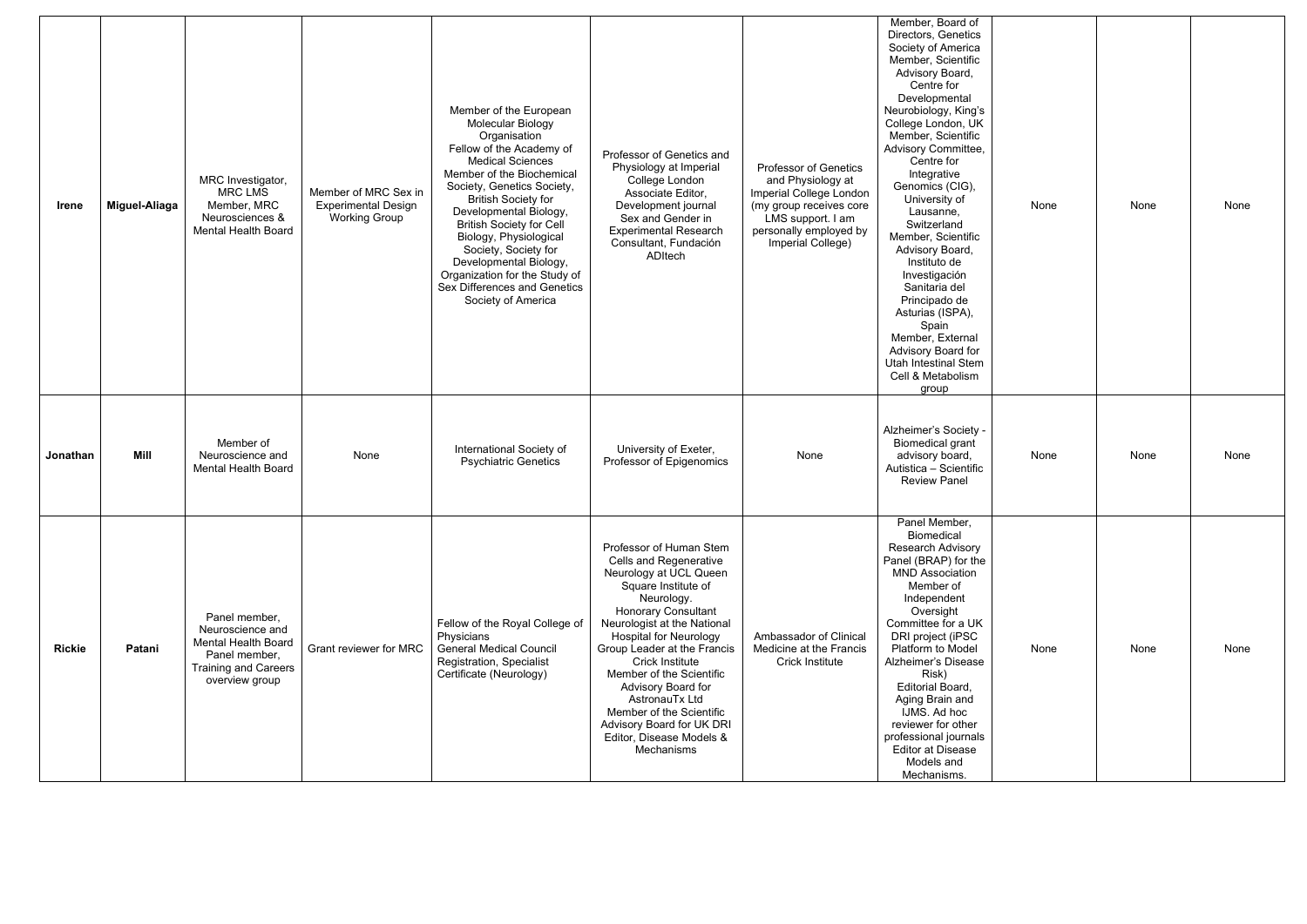| Anthony       | <b>Pickering</b>    | Member of MRC<br>Neuroscience and<br>Mental Health board     | None                                                                       | Fellow of Royal College of<br>Anaesthetists, Member of<br>Physiological Society,<br>Member of International<br>Association for the Study of<br>Pain, Member of British Pain<br>Society                                                                                                                                       | Professor of Neuroscience<br>and Anaesthesia at<br>University of Bristol,<br>Honorary consultant<br>Anaesthetists and Pain<br>clinician at University<br>Hospitals Bristol & Weston.<br>Consultancy and advisory<br>board roles with Lateral<br>Pharma (2020-2) and Eli<br>Lilly (2020-2)                                                                    | None                                                  | None                                                                                                                                                                                              | None | None                                                                                        | None |
|---------------|---------------------|--------------------------------------------------------------|----------------------------------------------------------------------------|------------------------------------------------------------------------------------------------------------------------------------------------------------------------------------------------------------------------------------------------------------------------------------------------------------------------------|--------------------------------------------------------------------------------------------------------------------------------------------------------------------------------------------------------------------------------------------------------------------------------------------------------------------------------------------------------------|-------------------------------------------------------|---------------------------------------------------------------------------------------------------------------------------------------------------------------------------------------------------|------|---------------------------------------------------------------------------------------------|------|
| Edwin         | Robertson           | Member, MRC,<br>Neuroscience &<br><b>Mental Health Board</b> | Ad hoc reviewer for<br>grant proposals<br>submitted to the<br><b>BBSRC</b> | N/A                                                                                                                                                                                                                                                                                                                          | Professor, Brain & Cognitive<br>Sciences Institute of<br>Neuroscience & Psychology<br>University od Glasgow,<br>Glasgow                                                                                                                                                                                                                                      | N/A                                                   | Editorial Board,<br><b>Current Biology Ad</b><br>hoc reviewer for<br>professional journals<br>both<br>thoseassociated with<br>professional bodies<br>and those owned by<br>businesses             | N/A  | N/A                                                                                         | N/A  |
| William       | <b>Schafer</b>      | Programme Leader,<br>MRC Laboratory of<br>Molecular Biology  | Member,<br>Neurosciences and<br><b>Mental Health Board</b>                 | Royal Society: Fellow<br>Academy of Medical<br>Sciences: Fellow<br>EMBO: Member                                                                                                                                                                                                                                              | KU Leuven: Part-time Full<br>Professor (10%),<br><b>Department of Biology</b><br>Downing College<br>Cambridge: College<br>Teaching Associate and<br><b>Bye-Fellow</b><br><b>Hellenic Foundation for</b><br>Research and Innovation:<br>Independent Expert                                                                                                    | None                                                  | None                                                                                                                                                                                              | None | None                                                                                        | None |
| <b>Daniel</b> | <b>Smith</b>        | Board member,<br><b>NMHB</b>                                 | Nil                                                                        | Fellow of the Royal College of<br>Psychiatrists.                                                                                                                                                                                                                                                                             | From 19 April 2021, Chair of<br>Psychiatry and Head of<br>Division of Psychiatry,<br>Centre for Clinical Brain<br>Sciences, University of<br>Edinburgh. Honorary<br>Consultant Psychiatrist,<br>NHS Lothian.                                                                                                                                                 | Nil                                                   | Trustee of the Meikle<br>Foundation (small<br>charity).                                                                                                                                           | Nil  | Nil                                                                                         | Nil  |
| <b>Tara</b>   | <b>Spires-Jones</b> | Board member<br><b>NMHB</b>                                  | Ad hoc grant reviewer                                                      | <b>British Neuroscience</b><br>Association member<br>Federation of European<br>Neuroscience member<br>Society for Neuroscience<br>member<br><b>UK Dementia Research</b><br>Institute Group Leader<br>Alzheimer's Research UK<br><b>Scotland Network Board</b><br>member<br>FENS-Kavli Network of<br>Excellence Alumni Member | Professor at the University<br>of Edinburgh<br>Scientific Advisory Board of<br><b>Cognition Therapeutics</b><br>Editor in Chief of Brain<br>Communications<br>Receive grant funding from<br>3 industrial collaborators<br>Act as external examiner<br>(with honorarium) for several<br>Universities per year<br>Receive occasional<br>honoraria for seminars | N/A                                                   | <b>Guarantor of Brain</b><br>(charity trustee)<br>Scientific Advisory<br>Board member of<br>the Jebsen Centre<br>for Alzheimer's<br>Disease at the Kavli<br>Institute for Systems<br>Neuroscience | N/A  | <b>UK DRI</b><br>supports part of<br>my salary<br>through the<br>University of<br>Edinburgh | N/A  |
| Rachel        | <b>Upthegrove</b>   | <b>NMHB Member</b>                                           | <b>NA</b>                                                                  | FRCPsych<br><b>Honorary General Secretary</b><br><b>British Association for</b><br>Psychopharmacology                                                                                                                                                                                                                        | Professor of Psychiatry,<br>University of Birmingham                                                                                                                                                                                                                                                                                                         | <b>UKRI Grant Holder,</b><br>University of Birmingham | Deputy Director,<br><b>NIHR Mental Health</b><br>Translational<br>Research<br>Consortium<br>Deputy Editor, The<br>British Journal of<br>Psychiatry                                                | None | None                                                                                        | None |